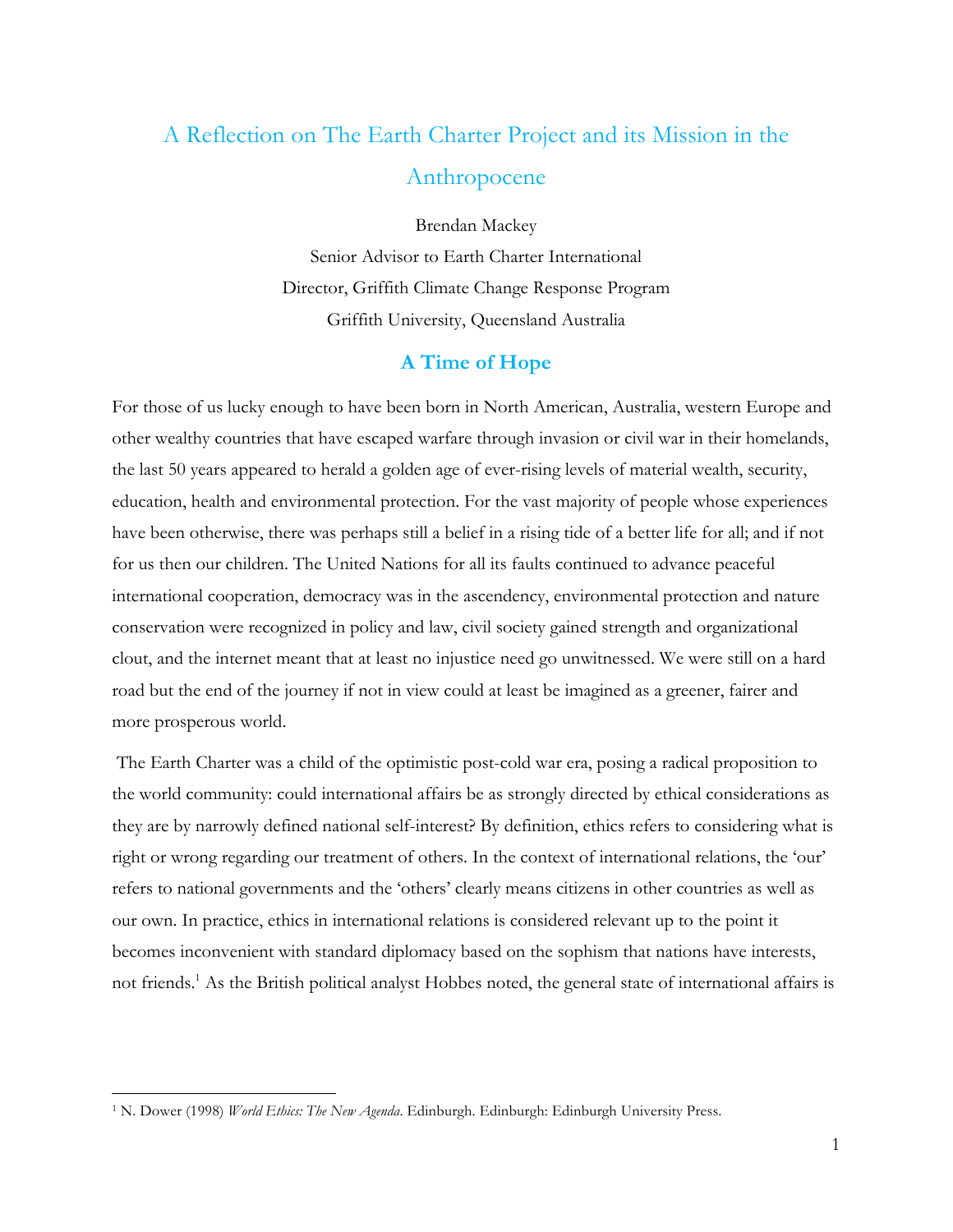either one of war or war readiness.<sup>2</sup> The Earth Charter offered a counter-narrative to this conventional state of world affairs.

A formal process to draft a negotiated Earth Charter was intended to be one of the outcomes of the 1992 Rio Earth Summit. Alas, the international community passed on this opportunity instead supporting the more action focussed set of so-called Rio Commitments which included Agenda 21, the Rio Declaration, The United Nations Framework Convention on Climate Change and The Convention on Biological Diversity.<sup>3</sup> In the wake of the failure of the Earth Summit to endorse an Earth Charter drafting process, a decision was taken by notable leaders behind the Summit's organization to establish a civil society initiative. Freed from the constraints of governmental processes, the Earth Charter Initiative decided to draft the text as a "People's Charter" which meant its ethical values and obligations could extend beyond governments to all communities and kinds of social organization. 4

Untethered from what would have been taunt and constraining formal U.N. negotiations, the Earth Charter Initiative<sup>5</sup> drafted a text drawing upon the findings from a global consultation process and a systematic review of principles that had already found expression in international documents.<sup>4</sup> This time consuming, but deliberative and consultative process was designed so that the Earth Charter could emerge as a progressive world ethic of shared values and principles that complement those ethical norms that are situated within specific cultural and geographical contexts. The drafting process however did draw boundaries, for example, by limiting the text to ethical values and principles for which there was evidence of, among other things, a broad and diverse base of support either in civil society or as articulated in formal intergovernmental deliberations. The main material evidence that there is a global base of support for the Earth Charter is the 7,270 organisations and 34,971 individuals as of December 2016 who have formally endorsed the Earth Charter since its launch at the Hague Peace Palace in the year 2000.

<sup>3</sup> See *The Rio Earth Summit: Summary of the United Nations Conference on Environment and Development prepared by Stephanie* Meakin, Science and Technology Division, Government of Canada. November 1992; http://publications.gc.ca/Collection-R/LoPBdP/BP/bp317-e.htm History of the Earth Charter; http://earthcharter.org/discover/history-of-the-earth-charter/

 <sup>2</sup> T. Thomas (1651). *Leviathan*, edited by Tuck R. Cambridge, MA: Cambridge University Press.

<sup>4</sup> *History of the Earth Charter*; http://earthcharter.org/discover/history-of-the-earth-charter/

<sup>5</sup> The Earth Charter Initiative encompasses Earth Charter International (ECI) which is comprised of the ECI Secretariat and the ECI Council, along with the global network of organisations and individuals who have endorsed the Earth Charter; see http://earthcharter.org/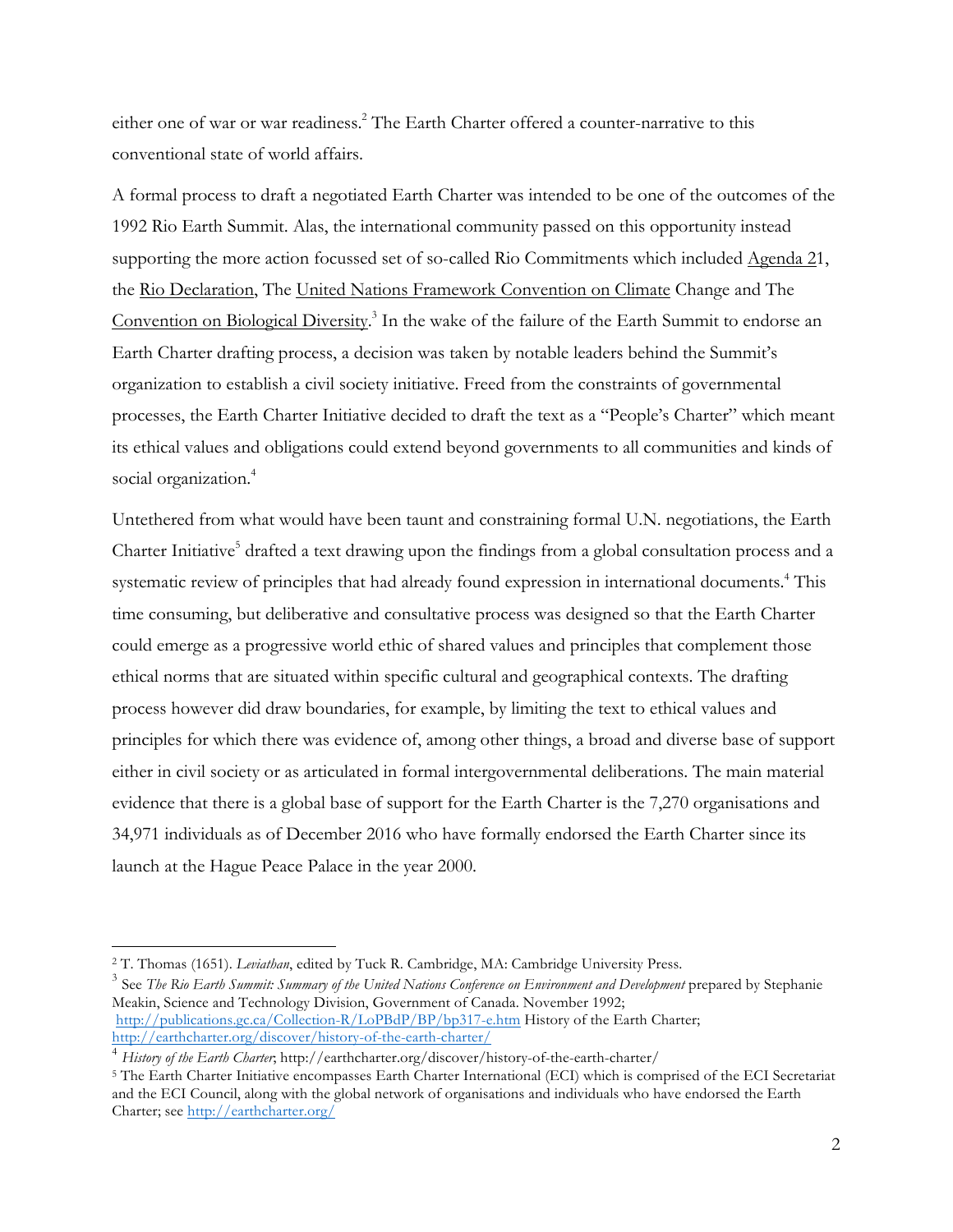At a fundamental level, the Earth Charter greatly extended conventional international ethical norms by proposing a definition of 'other' that include not only all people in all countries, but future generations and the greater community of life – the species and ecosystems with whom we share Earth as home. From this Earth Charter perspective, the community that warrants our moral consideration encompasses but extends far beyond our fellow citizens.

## **A Harder Road Emerges**

There are threads in human affairs that persist through time, culture and landscape with war, hunger, disease and environmental degradation seemingly our constant companions. But despite progress on many fronts, these evils persist and their aggregated impact at a global scale present in a literal sense an existential threat to the human project. We can truly say that for the first time because of human activity nearly half of the diversity and abundance of life on Earth is lost and the future of what's left is bleak.<sup>6</sup> For the first time, the impacts of human activity are breaching planetary boundaries that have provided a safe haven since the advent of hunter-gatherer societies and the emergence of farming.<sup>7</sup> Neither must forget the all too real potential for the utter destruction of Earth through global warfare as the risk of nuclear holocaust is growing not diminishing each year. <sup>8</sup> The land and seas is rapidly being appropriated for industrial scale production of food, fibre and energy, gobbling up ecosystems with Earth being treated as little more than a source of raw materials, a waste dump, or a substrate for human infrastructure. We now impact the atmosphere and oceans as much as the land<sup>9</sup>. None withstanding the positive, speculative fiction of Hollywood movies, as far as we know we are alone in the universe and there is no Planet B to which we can migrate. In contrast to these escapist fantasies, authors like Margaret Atwood paint a bleaker Earth-bound world and a more hardened road ahead.<sup>10</sup>

The flames of the prevailing global threats were well and truly alight in 1992 and in plain sight for all to see when the Earth Charter was launched to bring in the new millennium. Not surprisingly, we now face ever increasing deteriorating environmental, social and economic conditions and

<sup>7</sup> W. Steffen et al. (2015) Planetary boundaries: Guiding human development on a changing planet. . *Science.* 347 (6223): 1259855. doi:10.1126/science.1259855.

 <sup>6</sup> WWF. 2016. *Living Planet Report 2016*. Risk and resilience in a new era. WWF International, Gland, Switzerland

<sup>8</sup> See Doomsday Clock; Bulletin of the Atomic Scientists; http://thebulletin.org/timeline

<sup>9</sup> T.F. Stocker, D. Qin, G.-K. Plattner, M. Tignor, S.K. Allen, J. Boschung, A. Nauels, Y. Xia, V. Bex and P.M. Midgley (eds.), *Climate Change 2013: The Physical Science Basis*. Contribution of Working Group I to the Fifth Assessment Report of the Intergovernmental Panel on Climate Change, Cambridge: Intergovernmental Panel on Climate Change, Cambridge University Press, 2013.

<sup>10</sup> See *The MaddAddam Triology* by Margaret Atwood; http://margaretatwood.ca/maddaddam-trilogy/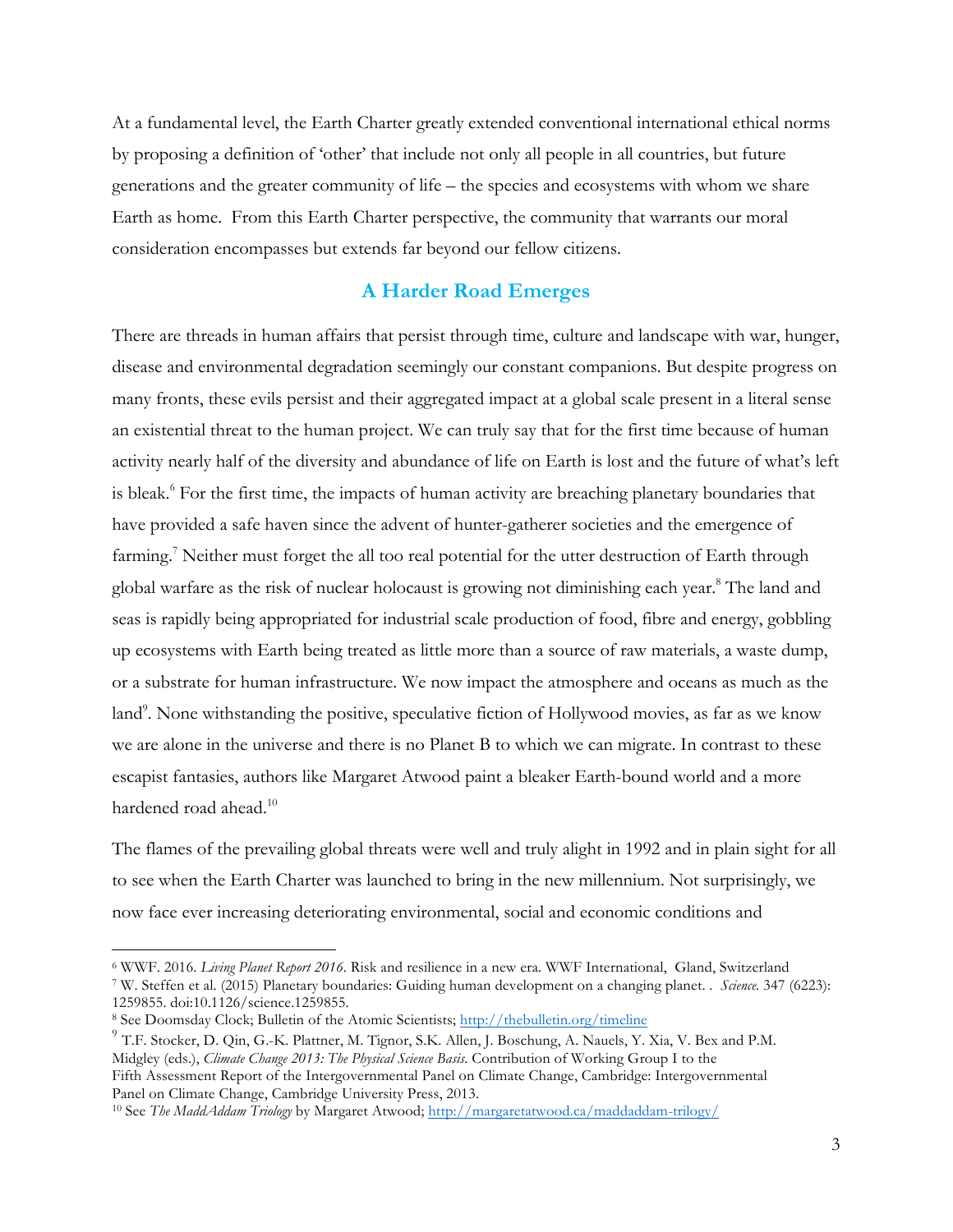regression in many national, regional and international settings of the hard-fought for governance and regulatory policies, laws, and institutional arrangements that were established to protect our environment and promote sustainability. Recent events have laid bare the root causes of these regressive developments and the compounding interconnections that feed and drive them. Included here must be the growing power of the industrial-military complex, forewarned by U.S. President Eisenhower when in his 1961 farewell speech he argued that "In the councils of government, we must guard against the acquisition of unwarranted influence, whether sought or unsought, by the military industrial complex. The potential for the disastrous rise of misplaced power exists and will persist." Presciently, in the same speech he also noted the associated risks arising from technological innovation.<sup>11</sup> We now find that that industrial military complex is morphing into a hitherto unimaginably bloated industrial-military-technological-financial global complex. This is readily imagined as a soulless, self-serving beast without ethics that is further fed and enabled by the rise of bigoted, nationalistic totalitarian political parties and leaders who garner popular support through undermining democratic processes and public good policies and outcomes. Talk of a 'soulless beast' is of course nothing more than a clichéd metaphor and the reality we are dealing with is more accurately described as overlapping and interacting domains of power, capital and influence, each one of which is an amorphous cloud of self-serving networks.

Sustainability has become the utopian chapeau term for what philosophers call "the good life". It is often portrayed as a journey where the world's problems of environmental degradation, war and violence, tyranny, and economic equity, are progressively addressed through a combination of public policy reform, private sector innovation, and responsible consumerism. An in-depth discussion of the promise of sustainability in the context of the Earth Charter can be found by Ron Engel in the Encyclopedia of Bioethics.<sup>12</sup> Sustainable development pathways leading to sustainability utopias are given expression using scenarios reflecting different plausible future socio-economic futures; including scenarios where transformation change is envisaged, tracking humanity to new utopias.<sup>13</sup>

Are such utopian visions supported by the contemporary geopolitical realities? Perhaps the metaphor of "roads and pathways" is misleading and the reality is that we are simply on a hard road

 <sup>11</sup> For the text of this speech see http://coursesa.matrix.msu.edu/~hst306/documents/indust.html

<sup>12</sup> R. Engel (2014) Sustainability In *Encyclopedia of Bioethics*, 4th Edition, Editor-in-Chief, Bruce Jennings. New York: Macmillan, pp.3040-3051.

<sup>13</sup> R.A. Roehrl (2012). *Sustainable development scenarios for Rio+20*. A Component of the Sustainable Development in the 21st Century (SD21) project. New York: United Nations Department of Economic and Social Affairs, Division for Sustainable Development;

https://sustainabledevelopment.un.org/content/documents/793SD21%20scenario%20report.pdf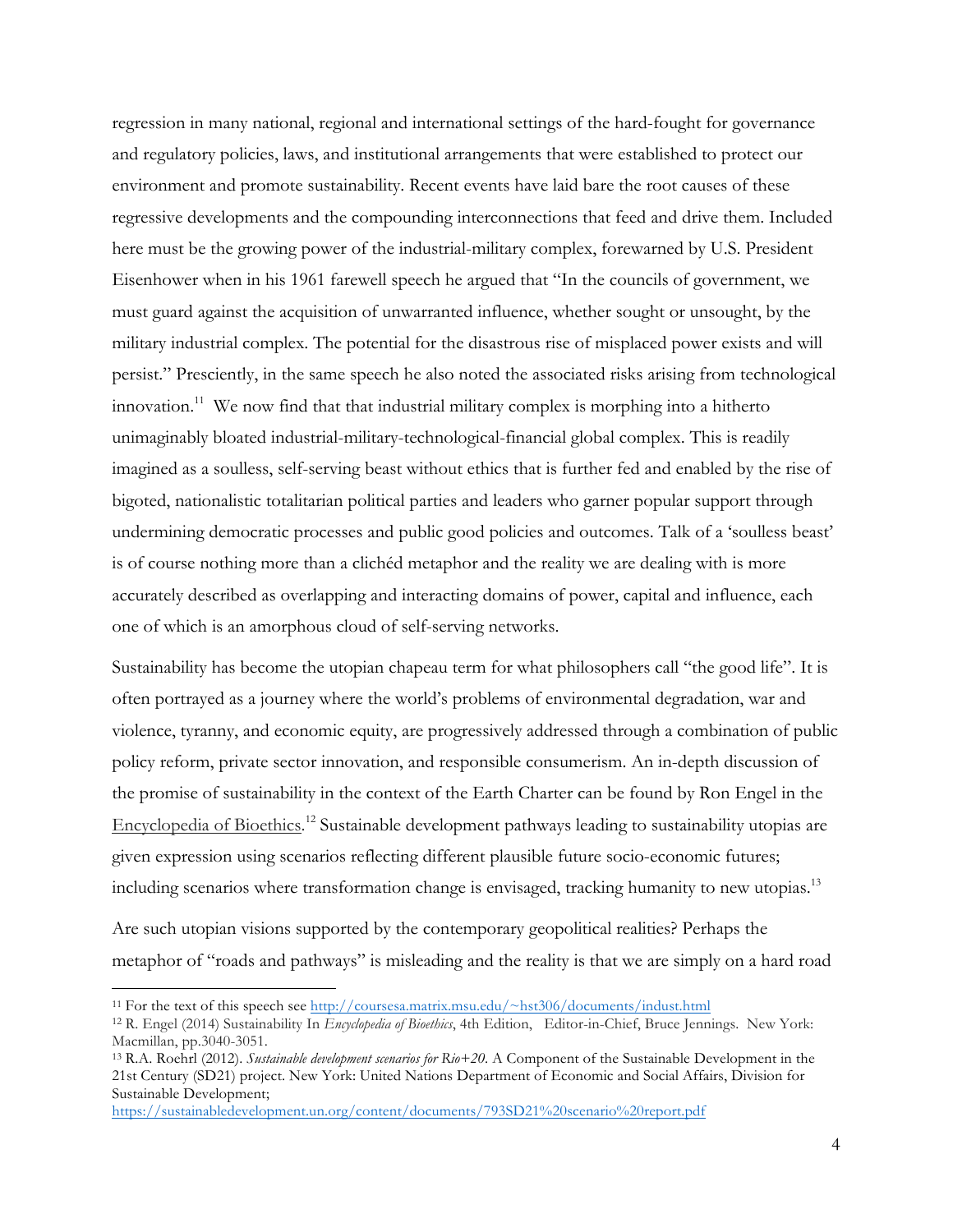without end. If so, is there no room for optimism in the era many now call the Anthropocene and will history view the Earth Charter's grand vision as just a wistful expression of a passing optimistic moment in human history?

#### **The Work of the Earth Charter in the Anthropocene**

The notion that good will inevitably prevail in the human project because it is divinely pre-ordained or the inevitable consequence of a rising tide of cosmic consciousness is an indulgence we cannot afford. As history documents, good and bad things happen because of the choices people make and the actions they take. If sustainability is to be progressed, it will require lifelong commitment by people of courage. We must have faith in the ability of people, individually and collectively in their communities and polity, to make judgements about what is right and wrong in human affairs and have the courage of conviction to take the actions needed to advance that which is judged good and promote justice to counter the bad.

The required work is difficult and everyone has a different role to play and contribution to make. Not everyone can go to U.N. summits, has the ear of heads of state, or can have their voice heard in national policy debates. But everyone can start working within their own spheres of influence however small or large they may be; though this is far more easily said than done. Often the hardest spheres to work in are those that intersect most with our personal live - our family, friends, neighbourhood and workplace. Engaging with local government, professional associates and national entities brings different kinds of challenges. If we are truly committed to influencing societal change in ways that give expression to the Earth Charter's ethic, then action of some kind is required on our part. To do otherwise is to risk suffering the cognitive dissonance that arrives when our actions do not reflect our inner convictions. I would like to comment on three areas where the Earth Charter can be put to useful work: education, governance and activism. And in doing so, keeping in mind the four ethical pillars of the Earth Charter - (1) Respect and Care for the Community of Life, (2) Ecological Integrity, (3) Social and Economic Justice, and (4) Democracy, Nonviolence and Peace - as these provide the foundation of a world ethic on which to our collective goal of a more just, sustainable and peaceful world.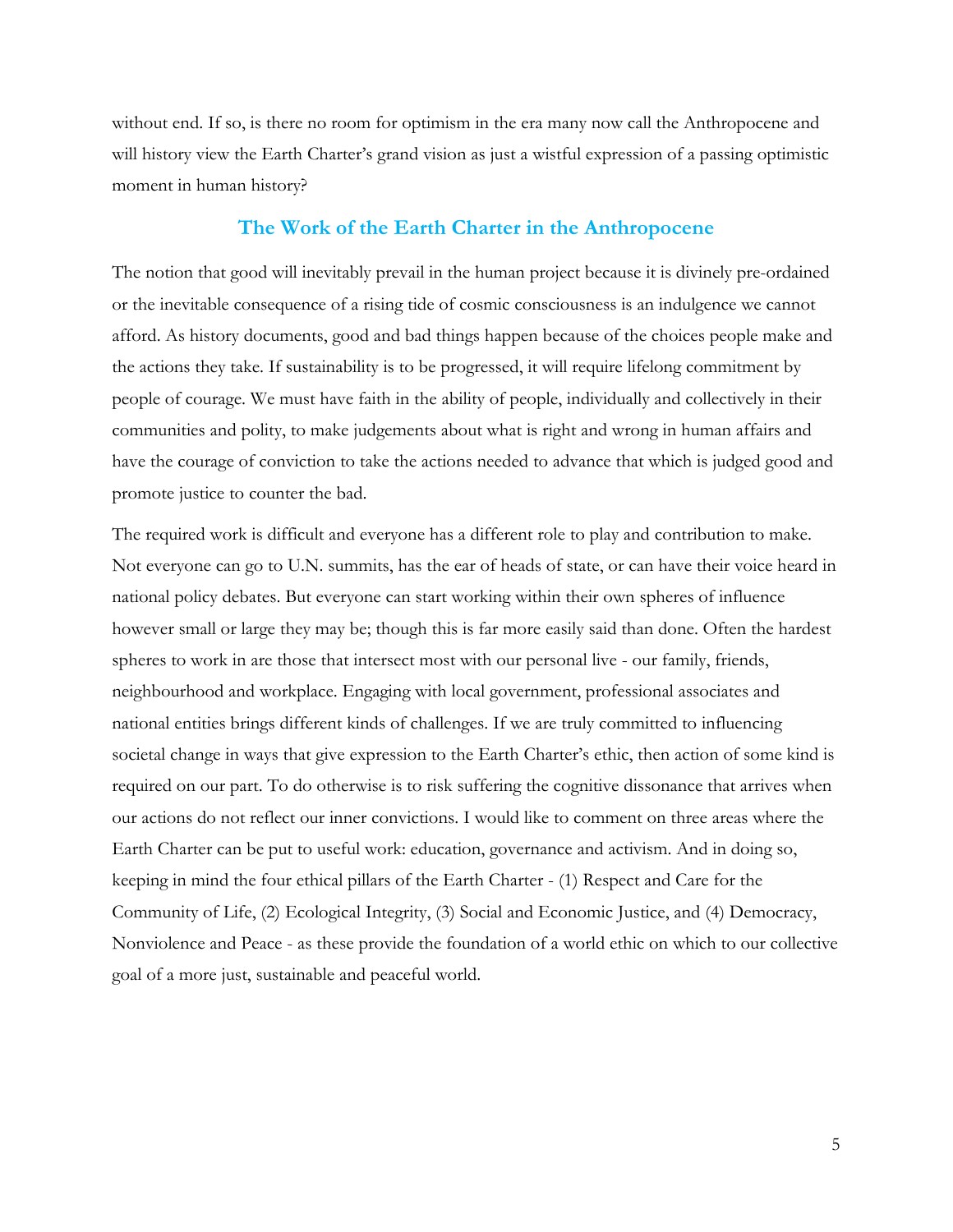#### **Education**

A major purpose role of the Earth Charter is in education and the Charter explicitly recognizes this and provides guidance through principle *14 Integrate into formal education and life-long learning the knowledge, values, and skills needed for a sustainable way of life – (a) Provide all, especially children and youth, with educational opportunities that empower them to contribute actively to sustainable development; (b) Promote the contribution of the arts and humanities as well as the sciences in sustainability education; (c) Enhance the role of the mass media in raising awareness of ecological and social challenges; and (d)Recognize the importance of moral and spiritual education for sustainable living.*

A consultation with leading educators starting in 2001 identified ways in which the Earth Charter can used to develop an approach to "values education" and key principles were identified for guiding development of education programs based on the Earth Charter<sup>14</sup>. The report highlighted that values education requires teachers and learners to be aware of the need to avoid proselytising, respect the right of individual learners to independently hold values, and understand that within the search for common ground there remain important values associated with cultural diversity. As a global ethic for a more sustainable way of living, the Earth Charter can be used to achieve three key educational objectives: (1) consciousness-raising about problems of environment and development and their solutions; (2) application of values and principles to local and global problems; and (3) to serve as a call for action and partnership. The Earth Charter has an additional educational role to play in promoting ongoing dialogue about, and intellectual inquiry, into global ethics. As noted in the Earth Charter conclusion, we have much to learn from the ongoing collaborative search for truth and wisdom. I will say more on this point shortly.

The educators also noted that open, participatory, inclusive educational processes are needed which are transdisciplinary in character, utilising experiential learning activities. The group discussed the difficulties of introducing additional material into an already crowded discipline-based curriculum and the benefits of integrating ethics educational activities and outcomes into existing subject material. Regression is also apparent in many of our educational systems, particularly in our publicly funded systems, with teachers under increasing stress and declining resources. Therefore, the constraints and barriers faced by teachers in bringing values, ethics and Earth Charter-specific

 <sup>14</sup> *Synthesis Report on The Earth Charter Initiative Education Advisory Committee* – 2001. Edited by Brendan Mackey. Published by Earth Charter Initiative; http://earthcharter.org/virtual-library2/synthesis-report-on-the-earth-charter-initiativeeducation-advisory-committe-online-discussion-forum-2001/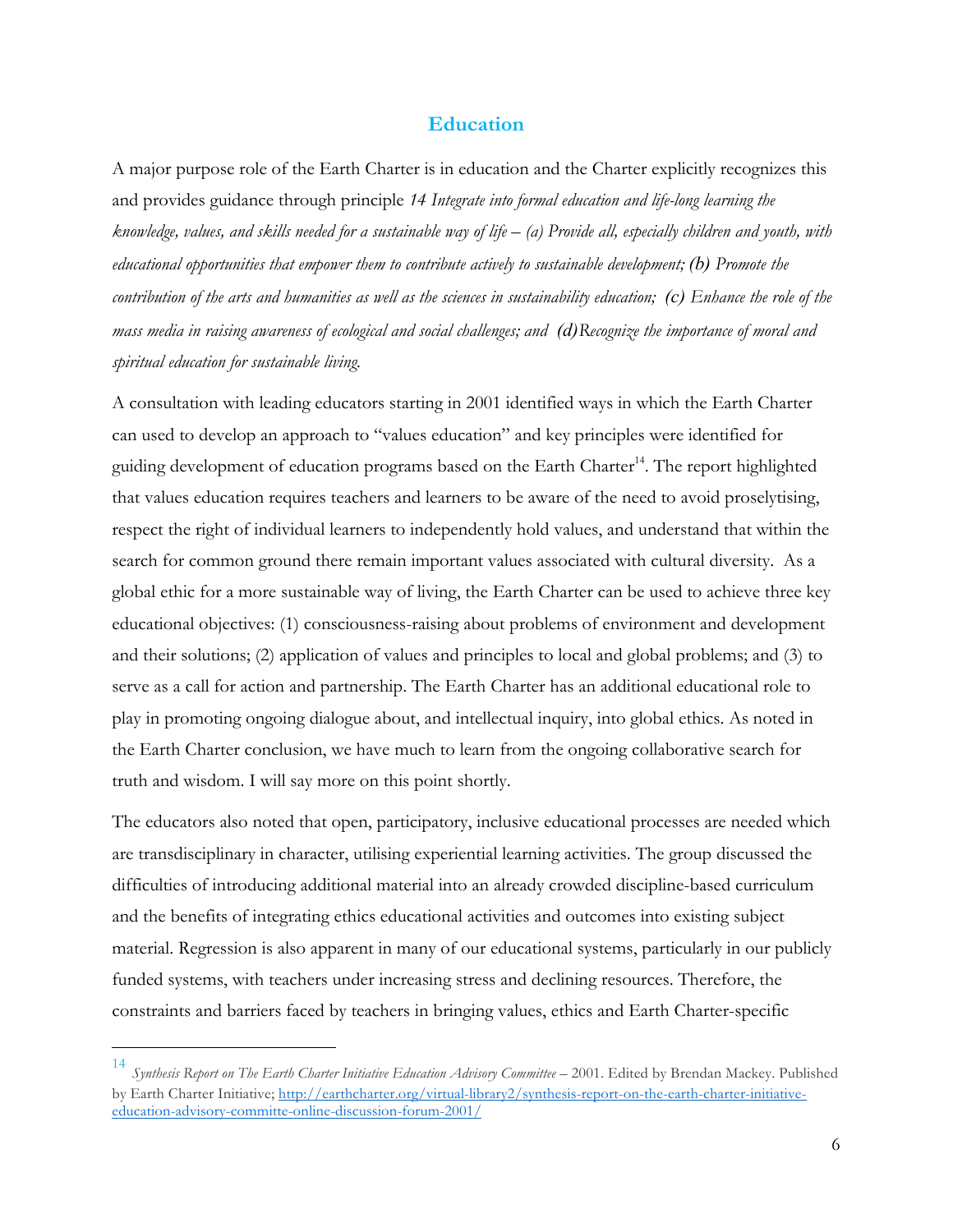education activities into the mainstream curricula of their schools and universities are perhaps even greater today than they were at the turn of the millennium.

#### **Governance**

As noted, the Earth Charter was originally conceived as the negotiating text for an international declaration to be drafted and finalised through a U.N. mediated process. As a Peoples' Charter, however, its brief was expanded as proclaimed in the final paragraph of the Preamble:

*We urgently need a shared vision of basic values to provide an ethical foundation for the emerging world Community. Therefore, together in hope we affirm the following interdependent principles for a sustainable way of life as a common standard by which the conduct of all individuals, organizations, businesses, governments, and transnational institutions is to be guided and assessed*.

The Earth Charter value to governance at the international and national levels stems from the legitimacy and authority it can validly claim in helping establish universal ethical norms for a more just, sustainable and peaceful world. Internationally, notable endorsees of the Earth Charter include UNESCO and the International Union for Conservation of Nature. Thus, while a Peoples' Charter and one that has yet to be endorsed by the U.N. General Assembly, the Earth Charter can claim international soft law status in the same sense as other ethical declarations such as the Universal Declaration of Human Rights and the United Nations Declaration on the Rights of Indigenous Peoples.

The Earth Charter therefore can still play a significant role in global governance and international relations. For example, Klaus Bosselmann, Peter Brown and myself argued that the concept of a "green economy" remains illusionary without major reforms of the U.N. system of global governance; and that reforms in governance require the implementation of a new economic vision15. The necessary integrative perspective requires a commonly shared moral basis, as exemplified by the Earth Charter. We proposed that the global scope of the challenges, together with the special requirements of common goods, will require a new "World Environment Organization" mandated with a trusteeship function over global public goals and common goods whose duties would include: global obligations for the integrity of planetary boundaries and the wellbeing of the greater community of life; overseeing markets to ensure that they are protective of non-market common

<sup>&</sup>lt;sup>15</sup> K. Bosselmann, P.G. Brown and B. Mackey (2012) Enabling a Flourishing Earth: Challenges for the Green Economy, Opportunities for Global Governance. *Review of European Community & International Environmental Law* 21, 23-39.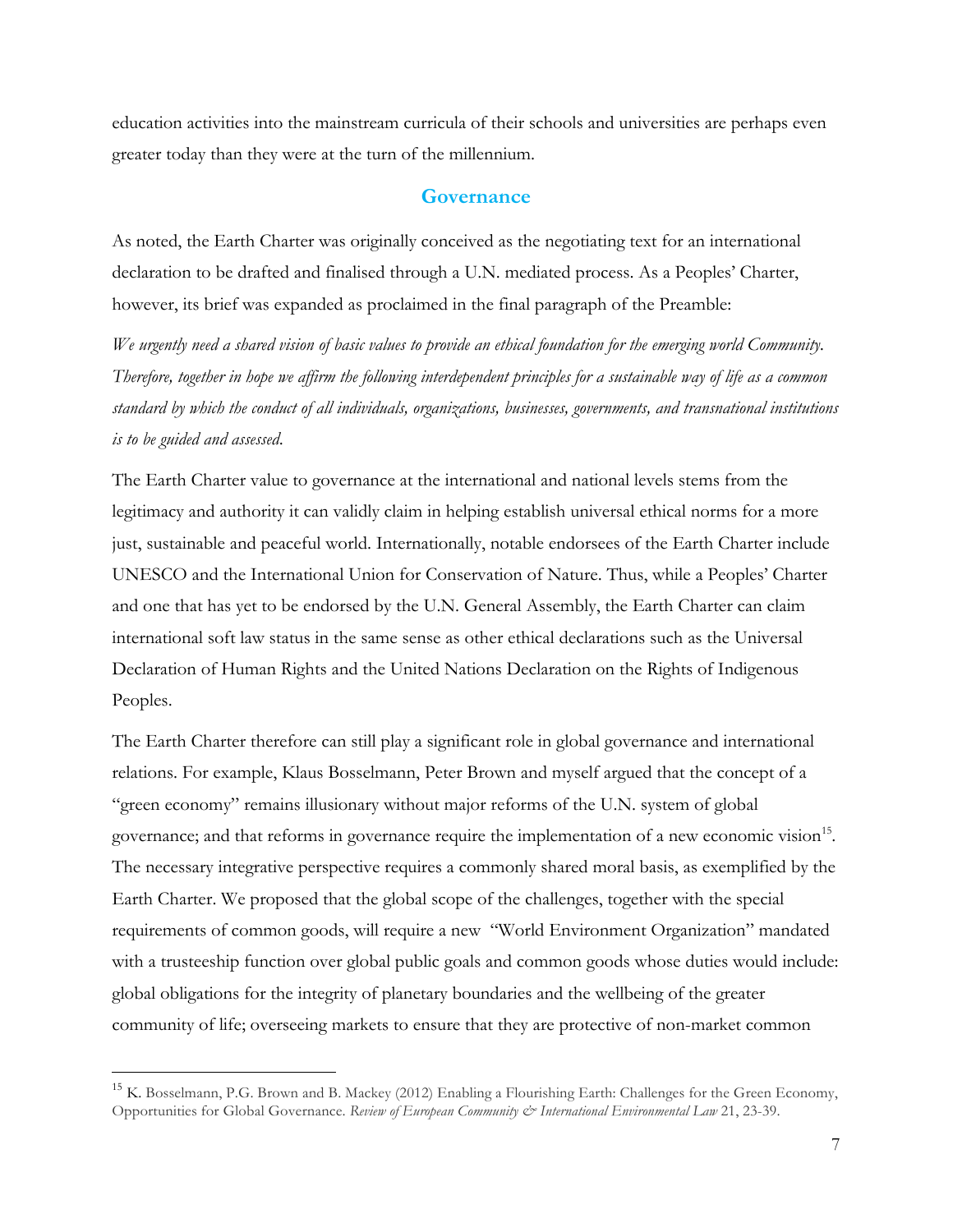goods; and ensuring impartiality between all interests - individual, civil society, corporate, national along with respect for human rights and concern for ecological wellbeing. We further argued that the Earth Charter articulated the ethical basis of these trusteeship duties. These and related concepts are also discussed in depth by Klaus Bosselmen, Ron Engel and colleagues in their 2010 volume entitles The Earth Charter: A Framework for Global Governance.<sup>16</sup>

The Earth Charter's ethical framework is also highly relevant to the growing issue of climate justice in all its complex dimensions. The Paris Agreement notes the importance of ensuring the integrity of all ecosystems, including oceans, and the protection of biodiversity, recognized by some cultures as Mother Earth, along with the importance of "climate justice".<sup>17</sup> The Agreement also acknowledges that climate change is a common concern of humankind, and that Parties should, when taking action to address climate change, respect, promote and consider their respective obligations on human rights, the right to health, the rights of indigenous peoples, local communities, migrants, children, persons with disabilities and people in vulnerable situations and the right to development. As discussed in an article I wrote with Nicole Rogers, <sup>18</sup> intergenerational and Earth justice require nations to consider the long-term consequences of their negotiations. Current governments must meet the costs of making the extensive changes necessary to reduce emissions while the benefits will largely accrue to future generations. National governments must place the needs of future generations and other species ahead of short-term national self-interest. The Earth Charter's holistic ethical framework provides concrete guidance for unpacking the meaning of justice and equity in the contact of climate change and sustainable development.

To the degree its soft law status is accepted, as noted by Franciso Javier and Camarena Juarez in their essay on how the Earth Charter has influenced sustainable development related policy in Mexico, $^{19}$  the Earth Charter is an instrument that can and should permeate in the decisions of National Executive Powers, Legislative and Judicial, in the public policies, and in the reasoning and discussions of judicial sentences. As they document, the Earth Charter has been endorsed by the

https://unfccc.int/files/essential\_background/convention/application/pdf/english\_paris\_agreement.pdf

 <sup>16</sup> Klaus Bosselmann and J. Ronald Engel, eds., *The Earth Charter: A Framework for Global Governance*. Amsterdam: KIT Publishers, 2010; http://www.worldcat.org/title/earth-charter-a-framework-for-global-governance/oclc/659911841 <sup>17</sup> The Paris Agreement on climate change;

<sup>18</sup> B. Mackey and N. Rogers (2015) Climate justice and the distribution of rights to emit carbon. Chapter 13 In *Access to International Justice*. P. Keyzer, V. Popovski and C. Sampford (eds.) Routledge, pp 225-240. 19 Franciso Javier and Camarena Juarez (2014) The Earth Charter. An Instrument of Environmental Policy in Mexico-a

Soft Law or Hard Policy Perspective, chapter 19 in *The Earth Charter, Ecological Integrity and Social Movements* edited by Laura Westra and Mirian Vilela. Taylor and Francis eBooks.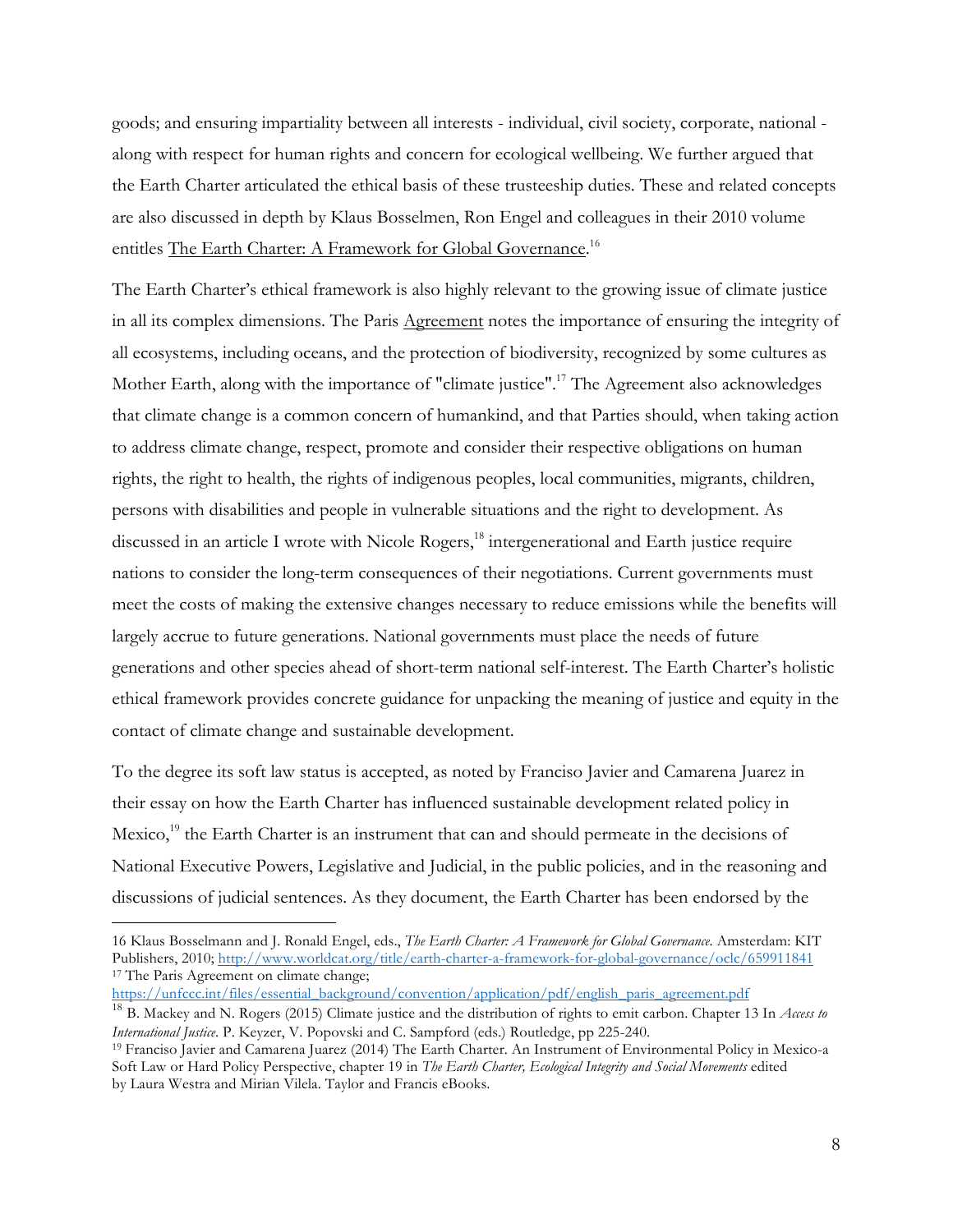Mexican Government and used to guide various policies and programmes on sustainable development particularly in relation to local communities, and various states and cities in Mexico are formalising adoption of the Earth Charter through legislation.

#### **Activism**

A casual reader of the Earth Charter, giving it a quick scan, might find it an inspiring text but one that gives little direction by way of implementation, as it does not specify on who or where the many responsibilities implied by its 77 principles lay, and is soft on enforcement given that the document lacks any accountability measures. A more careful reading, however, reveals that while the text may lack such teeth it does contain a host of imperatives demanding strong if not radical action including principles 9a (*Guarantee the right to potable water, clean air, food security, uncontaminated soil, shelter, and safe sanitation, allocating the national and international resources required*), *9c (Recognize the ignored, protect the vulnerable, serve those who suffer, and enable them to develop their capacities and to pursue their aspirations*), 10 (*Ensure that economic activities and institutions at all levels promote human development in an equitable and sustainable manner*), 11a (*Secure the human rights of women and girls and end all violence against them*), and 13e (*Eliminate corruption in all public and private institutions*).

It is hard to imagine how environmental rights, protecting vulnerable people, ending violence against woman, and eliminating corruption, can be progressed let alone achieved in any country without politically engaged activism on the part of civil society. When we do take the Earth Charter's call to action seriously and use its principles to help guide activism aimed at addressing real world problems, we inevitably confront matters of power, capital, politics, and vested interests. We can see that this need for activism to advance environmental justice is recognized by Earth Charter as a necessary societal response in the light of principle 13c (*Protect the rights to freedom of opinion, expression, peaceful assembly, association, and dissent*); which in turn needs to be interpreted in light of principle 16 (*Promote a culture of tolerance, nonviolence and peace*).

Discussion of activism in the contemporary context also demands we consider the problems of war, the impacts of war on the environment, the devastation war brings to human communities, the religious-nature of many of the conflicts persisting across the planet, and the shocking plight of war refugees. Neither should we forget the black shadow of global nuclear holocaust that hangs over all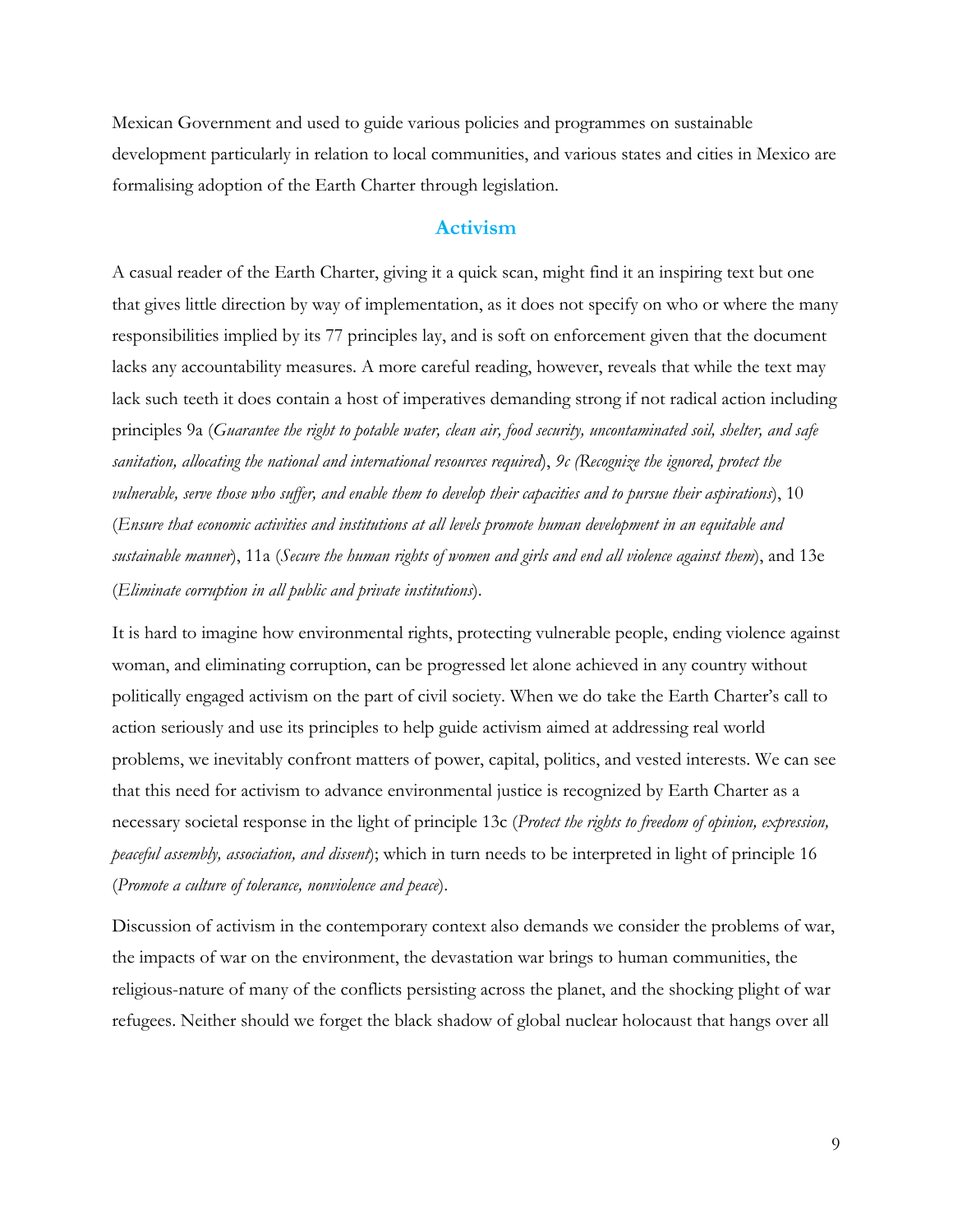our lives from the 10,000 warheads still deployed among the 11 nuclear armed countries.<sup>20</sup> As the scientists responsible for the Doomsday Click recently noted, with particular concern for the twin risks from nuclear war and anthropogenic climate change: "…The probability of global catastrophe is very high, and the actions needed to reduce the risks of disaster must be taken very soon. In 2017, we find the danger to be even greater, the need for action more urgent. It is two and a half minutes to midnight, the Clock is ticking, global danger looms..."<sup>21</sup>

The need and opportunity is there for us to bringing the ethical values and principles of the Earth Charter to the frontline of sustainability activism.

## **Updating the Earth Charter**

In parallel with actions that make use of the Earth Charter in education, governance and activism, I would like to now suggest that we consider an additional task over the coming years for the Earth Charter Initiative, namely, to review and update the Earth Charter in light of issues arising and our responses since the Earth Charter was launched in the year 2000. The kind of updating I am proposing would involve additional text being written that becomes, through an appropriate vetting process, formally associated with the Earth Charter text as "Addendum"; analogous to how "Amendments" are added to the Constitution of the United States of America without changing the existing articles. I am not suggesting here, therefore, that the text of the Earth Charter as written be altered in any way as its vision remains valid, its articulation inspirational and its principles enduring.

I argue this task warrants consideration because much has happened over the last 16 years that has enriched and added to the global dialogue on ethics and sustainability, in both formal policy forums and in civil society dialogue. Furthermore, many problems, such as climate change, have escalated to be of preeminent concern that demand our attention, along with new problems arising from disruptions caused by large scale industrialisation and technological innovation, among other things. If the Earth Charter is not somehow updated from time to time then we risk it being seen as only an historic document or, worse still, as an ethic that is out-of-touch with the current problems dominating our era.

<sup>&</sup>lt;sup>20</sup> See Doomsday Clock, Bulletin of the Atomic Scientists, Nuclear Notebook – Nuclear arsenals of te World; http://thebulletin.org/nuclear-notebook-multimedia

 $21$  2017 Doomsday Clock Statement Science and Security Board Bulletin of the Atomic Scientist; http://thebulletin.org/sites/default/files/Final%202017%20Clock%20Statement.pdf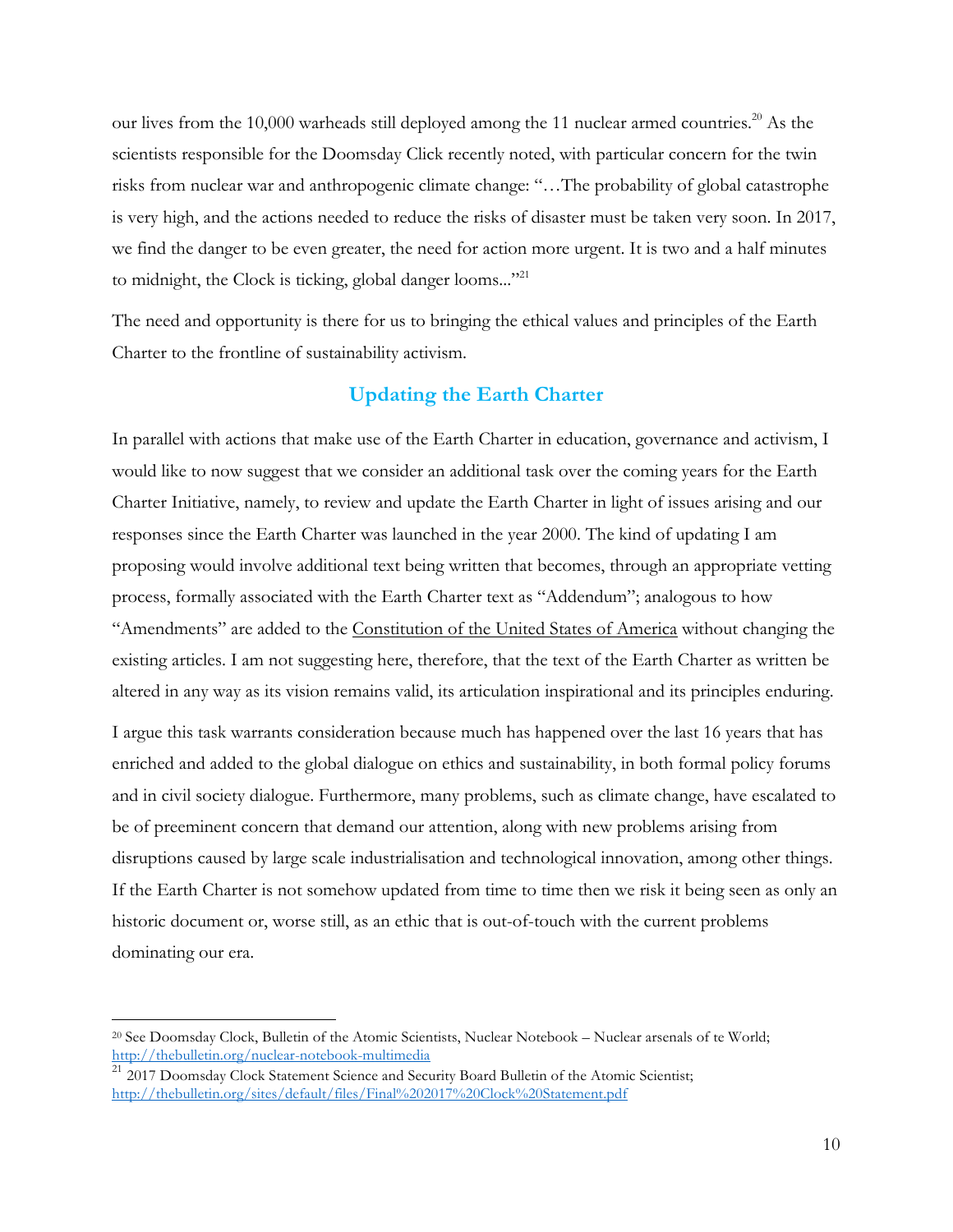There are three specific and related tasks needed to update the Charter in the manner I am suggesting. First, new principles are needed that address themes and terms that have crystallised and found a level of international support that was not apparent during the drafting process. Second, a review is needed of recent declarations and treaties promulgated by the international community. A third task is to capture new concepts and terms that have become germane to the sustainability agenda.

A good example of the first task is the term 'Mother Earth' which has now received formal recognition through the U.N. General Assembly's adoption of the resolution to designate 22 April as International Mother Earth Day. The proclamation text acknowledged that "the Earth and its ecosystems are our home", and expressed its conviction that, in order to achieve a just balance among the economic, social and environmental needs of present and future generations, "it is necessary to promote harmony with nature and the Earth".<sup>22</sup> Mother Earth is also referenced in the Paris Agreement on climate change under the U.N. Framework Convention on Climate Change.<sup>23</sup> The Universal Declaration on the Rights of Mother Earth is a civil society text promoted by the rights of nature movement that further demonstrates the extent to which expressions such as Mother Earth and legal concepts such as 'rights of nature" have become widely used internationally. <sup>24</sup> The ethical significance of the expression "Mother Earth" was made clear to me when in an Earth Charter conversation, Leonardo Boff noted that the juxtaposition of the two words makes it clear that some things are not for sale. At the time of the Earth Charter's drafting, a judgement was made that the term was not sufficiently recognized internationally, outside of Indigenous circles where it resonated strongly. Clearly, this situation has changed dramatically over the last 16 years and the concept of Mother Earth warrants being embraced by the Earth Charter.

Examples of the second task include the U.N. Declaration on the Rights of Indigenous Peoples (UNDRIP) and the Sustainable Development Goals (SDGs). UNDRIP, as the name suggests is a declaration of the U.N. General Assembly.<sup>25</sup> While the Earth Charter has a principle that speaks to this theme (*12b Affirm the right of indigenous peoples to their spirituality, knowledge, lands and resources and to* 

https://unfccc.int/files/essential\_background/convention/application/pdf/english\_paris\_agreement.pdf <sup>24</sup> See The Global Alliance for the Rights of Nature; a copy of the Declaration can be accessed at https://therightsofnature.org/wp-content/uploads/pdfs/FINAL-UNIVERSAL-DECLARATION-OF-THE-RIGHTS-OF-MOTHER-EARTH-APRIL-22-2010.pdf

 $^{22}$  General Assembly proclaims 22 April 'International Mother Earth Day' adopting by consensus Boliva-led resolution. United Nations Press report; http://www.un.org/press/en/2009/ga10823.doc.htm <sup>23</sup> The Paris Agreement of the U.N. Framework Convention on Climate Change;

<sup>25</sup> United Nations Declaration on the Rights of Indigenous Peoples; http://www.un.org/esa/socdev/unpfii/documents/DRIPS\_en.pdf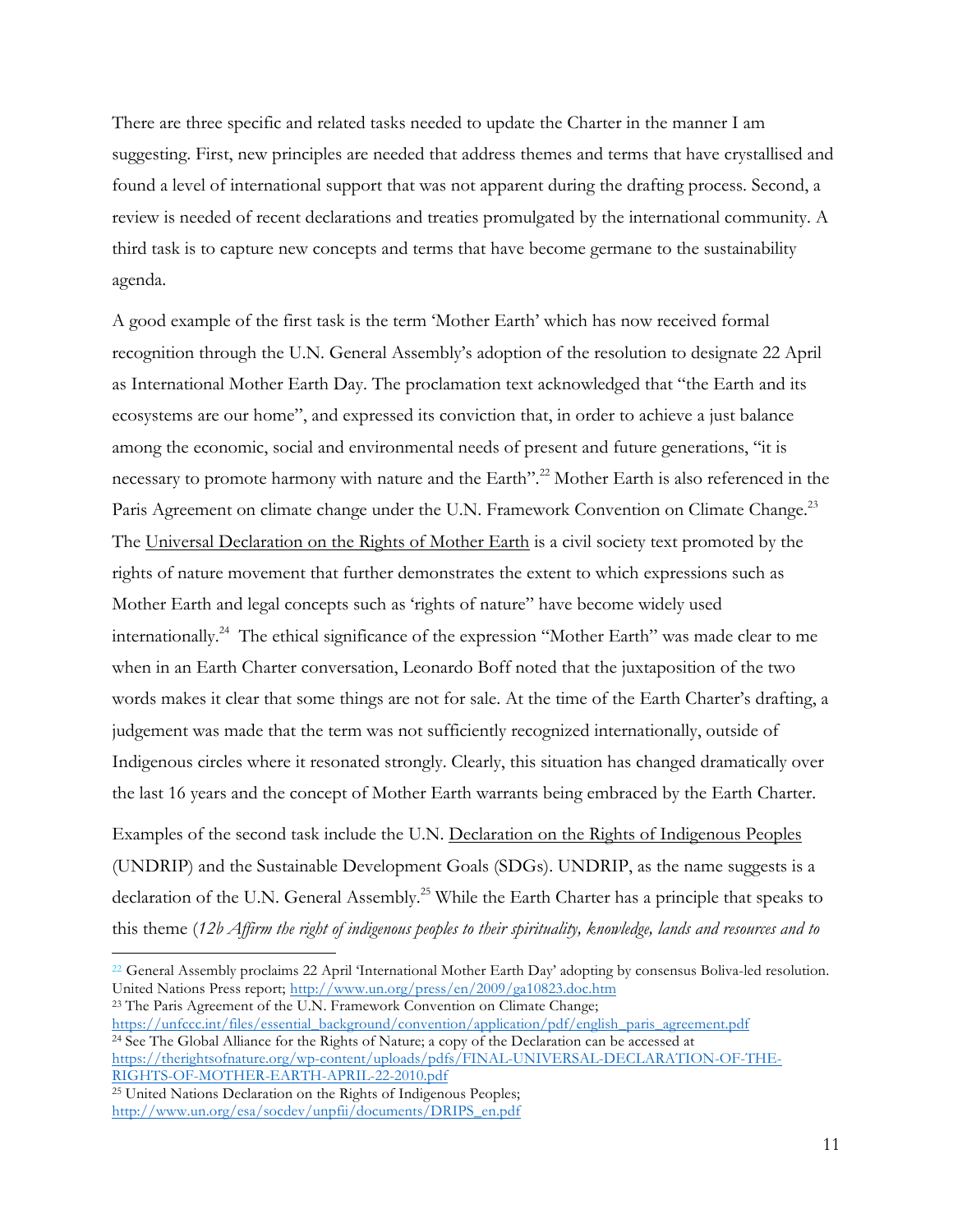*their related practice of sustainable livelihoods*), UNDRIP however provides a rich and detailed articulation of Indigenous world views, values, and ethical principles. Indigenous communities made a significant contribution to the drafting of the Earth Charter, including *Principle 15: Treat all living beings with respect and consideration - (a) Prevent cruelty to animals kept in human societies and protect them from suffering; (b) Protect wild animals from methods of hunting, trapping, and fishing that cause extreme, prolonged, or avoidable suffering; and (c) Avoid or eliminate to the full extent possible the taking or destruction of non-targeted species.* Acknowledging UNDRIP through an Earth Charter Addendum would help honour the ongoing contribution of Indigenous Peoples to sustainability.

Another important international soft law document that demands its own addendum in an Earth Charter update is the SDGs<sup>26</sup>. These are now being used to frame all international dialogue and negotiations concerning environment and development and thus cannot be ignored when considering global ethics. Fortunately, there is in fact a positive synergy between the two documents that can be readily acknowledged and drawn upon. Each of the 17 SDG goal has associated targets which can be used to track progress. The means by which these goals and targets are achieved however, are not spelt out in the text. The Earth Charter, on the other hand, while also not prescribing practically how these goals can be achieved, does provide a set of ethical principles that can be used to guide our decision making and behaviours when working out how best to achieve the SDGs. The SDGs, therefore, seek to guide the international community by posing a specific set of sustainability goals or 'ends' while the Earth Charter provides ethical guidance when making decision to help promote sustainability. Thus, the Earth Charter can be interpreted as an articulation of the "ethical means" by which the SDGs' "just ends" can be met.

The third task is more open ended as it requires a constant scanning of how the sustainability dialogue is evolving. For example, consistent with the Earth Charter's principle of ecological integrity (*5. Protect and restore the integrity of Earth's ecological systems, with special concern for biological diversity and the natural processes that sustain life*) we have seen the emergence and increasing use of the sciencebased concepts of "planetary boundaries". Planetary boundaries are a set of biophysical global indicators that measure the degree to which human activities have degraded environmental life support systems. The idea is that if we can limit the impacts of human activities so that these impacts stay within specific biophysical thresholds, Earth's environment will continue to provide the

 <sup>26</sup> The Sustainable Development Goals. Transforming our world: the 2030 Agenda for Sustainable. Resolution adopted by the General Assembly on 25 September 2015; http://www.un.org/sustainabledevelopment/sustainable-development-goals/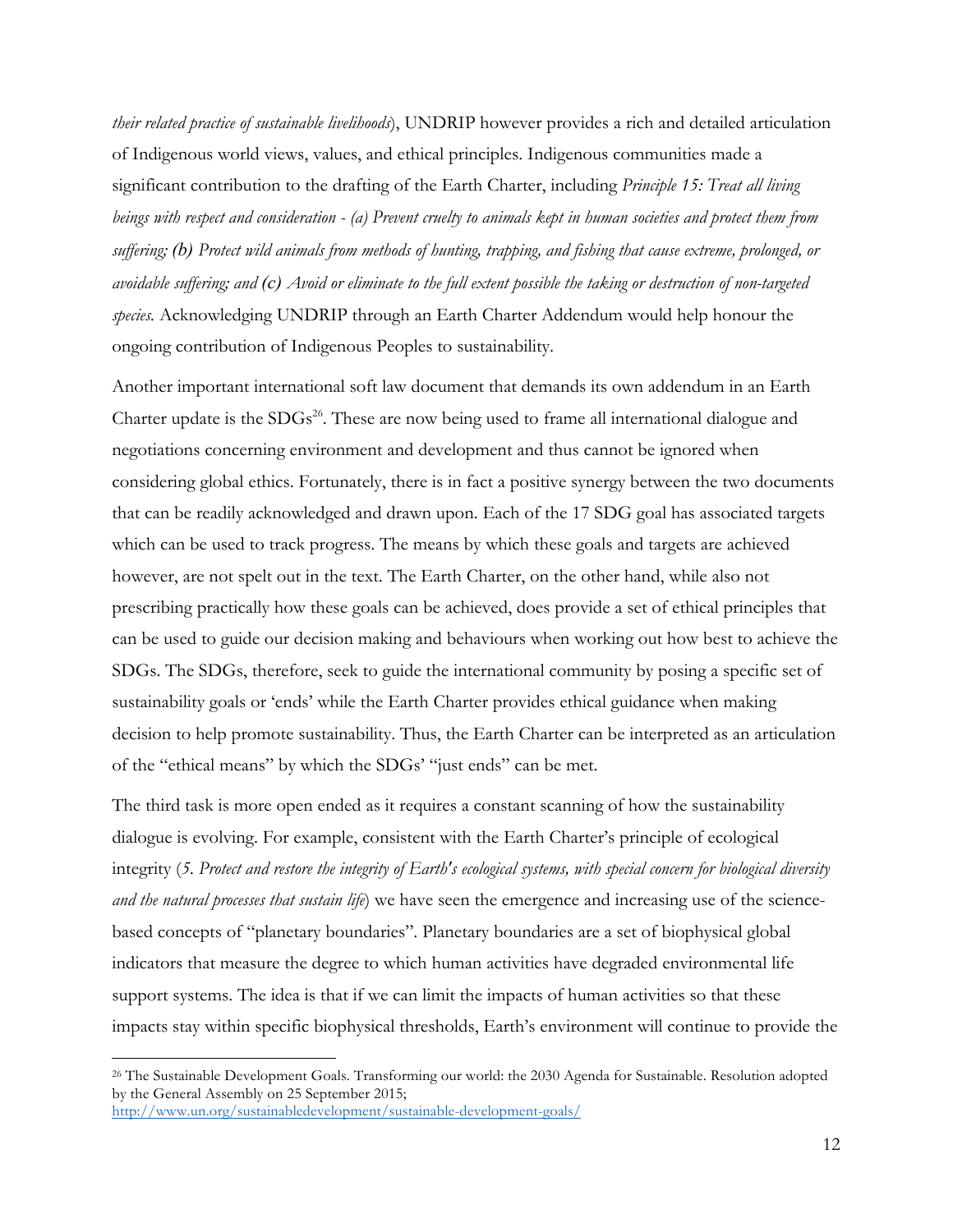natural processes that sustain life.<sup>27</sup> Regrettably, three of the nine boundaries have already been crossed: biosphere integrity, biochemical flows, and atmospheric greenhouse gas concentrations. Another science based term that is related to ecological integrity is "The Anthropocene" (which I have referenced in the title and various sections of this essay), defined as the time period recognized by geological science starting when humans began to significantly influence the global Earth system including through causing mass extinctions, changes in atmospheric and marine chemistry, and altering terrestrial features.<sup>28</sup> Neither of these terms are referenced in the Earth Charter yet they have become, in the intervening period since its launch, part of the lexicon of sustainability.

If further justification is needed to support my suggestion that the Earth Charter Initiative should embark on a process of updating the Earth Charter through a set of Addendums, we need look no further than the challenge offered in The Way Forward, the concluding section of the Earth Charter: "We must deepen and expand the global dialogue that generated the Earth Charter, for we have much to learn from the ongoing collaborative search for truth and wisdom." From this perspective, the Earth Charter can be seen as a living document that grows over time, reflecting and documenting in an authoritative way the ongoing ethical dialogue around the real world problems of environment and development facing each generation.

#### **Concluding comments**

While nothing created by humans can be considered perfect, as a written declaration the Earth Charter comes close in terms of the care, precision and eloquence with which it was crafted. As I have suggested above however, as a global ethic it is far from complete. And, there are multiple ways, grounded in the diverse cultures, religions, and philosophies of the planet, by which its principles may be justified as reasonable claims to moral truth, that we have yet to tap. Nonetheless, if the world community were to put into practice its ethical principles, then many of our most pressing problems would be addressed. Indeed, some of its principles remain radical propositions to this day and probably for some time to come. Implementing principle 6b (*Place the burden of proof on those who argue that a proposed activity will not cause significant harm, and make those responsible parties liable for environmental harm*), would require a revolution of our legal systems. And it would be hard to find support from any OECD country in practice for principle 16c (*Demilitarize national security systems to* 

 <sup>27</sup> J. Rockström,et al. (2009), "A safe operating space for humanity", *Nature*, **<sup>461</sup>** (7263): 472–

<sup>475,</sup> Bibcode:2009Natur.461..472R,

<sup>28</sup> J. Zalasiewicz J., M. Williams, W.Steffen and Crutzen P. (2010) The New World of the Anthropocene *Environmental Science & Technology*, 2010, 44 (7), pp 2228–2231.